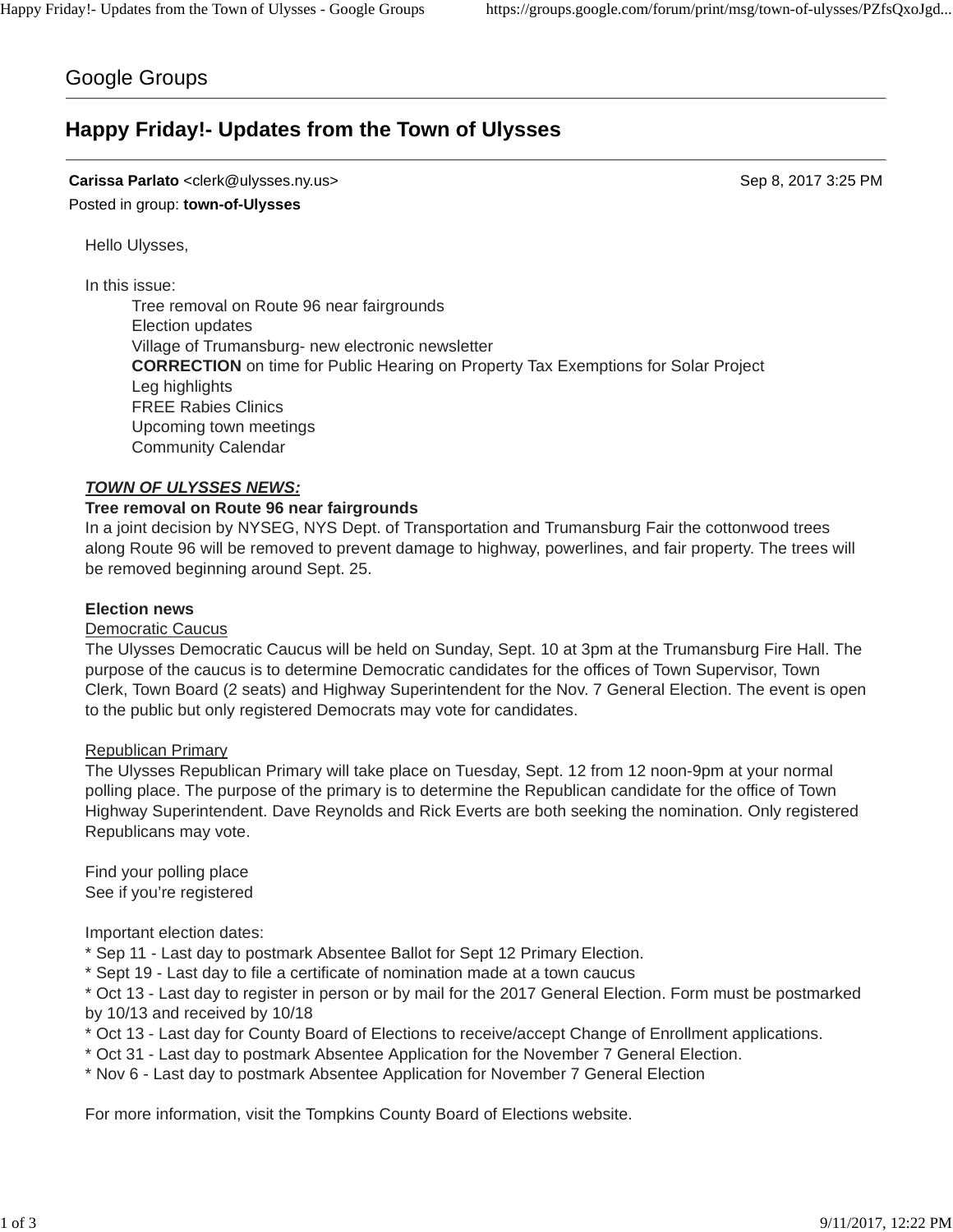# **Town Purchase of Exxon-Mobil properties in Jacksonville**

The Town of Ulysses finalized the purchase of the "Old Church" at 5020 Jacksonville Road, along with 2 other vacant parcels in mid-July. A banner has been posted in front of the church describing this Historic Preservation Project. At the end of August, 30 years of debris was cleaned out and minor repairs will be made as part of the preparation to sell this 1827 historic structure to a buyer who is willing and able to preserve the exterior while re-purposing the interior for uses allowed by zoning. For more information, check the Town's website or contact Nancy Zahler at zahler@ulysses.ny.us.

# *VILLAGE OF TRUMANSBURG NEWS:*

#### **Electronic e-mail news**

The Village of Trumansburg now has an electronic newsletter. Sign up here: http://trumansburg-ny.us16.list-manage.com/subscribe?u=7e7c83e6425e965b62c3416ee&id=ae86fb2149

## *TOMPKINS COUNTY NEWS:*

# **CORRECTION: Public Hearing on Property Tax Exemptions for Solar Project**

The Tompkins County Industrial Development Agency (IDA) will hold a public hearing on Monday, Sept. 11 at 11am at the Ulysses Town Hall at 10 Elm St., Trumansburg to determine any property tax exemptions for the 10-acre, 2 megawatt community solar array project at 1574 Trumansburg Road. The public is invited to attend and share their opinions.

For more information, visit the IDA website here.http://www.tompkinsida.org/

#### **Legislature highlights**

The Legislature has begun working on the 2018 budget. View the recommended budget here: www.TompkinsCountyNY.gov/ctyadmin/2018budget.

## **Shared Services Plan**

Tompkins County has a final version of its shared services plan, as mandated by New York State. View it here: http://www.tompkinscountyny.gov/ctyadmin/sharedserviceinitiative.

## **FREE Rabies Clinics**

A free rabies clinic will be held in Trumansburg at the School Bus Garage, 100 Whig St., on Thursday, Oct 5, from 7-9pm. On-line pre-registration is available to save time at https://apps.health.ny.gov/doh2/applinks /cdmspr/

For information or to see locations of other clinics, visit http://www.tompkinscountyny.gov/health /eh/neighborhood/rabies#clinics

*UPCOMING TOWN MEETINGS:* (All are open to the public and meet at the Town Hall)

Democracy depends on citizen involvement! Grab a friend and drop in to a meeting to see what's happening. All town meetings are held at the town hall at 10 Elm St., Trumansburg, unless noted otherwise. For agendas and other meeting information, click on the event on the calendar here: http://ulysses.ny.us /calendar/?category=Government

# *DON'T FORGET ABOUT THE COMMUNITY CALENDAR!*

Check the community calendar at http://www.ulysses.ny.us/calendar/. You can also submit your own events.

-------------------------------------------------------------------------------------------------------------------------------

Forward this message to anyone else that you think would be interested. We'd love to connect with more residents. To send questions or comments, or be removed from this list, please e-mail clerk@ulysses.ny.us ---

Best, Carissa Parlato Ulysses Town Clerk Office hours: 8am-4pm, M-F